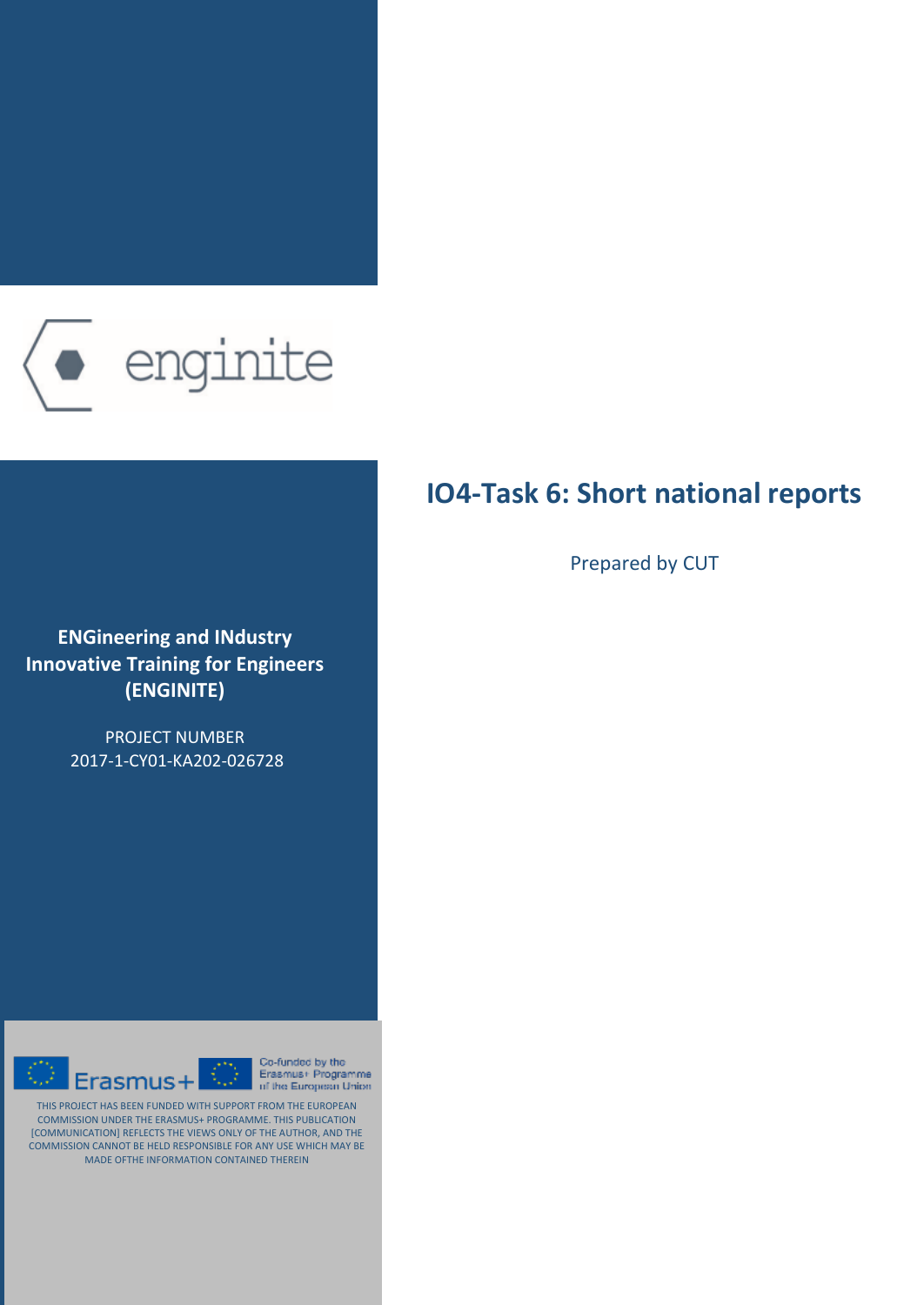

# Consortium

This document has been produced by the consortium of the ENGINITE project





Page 2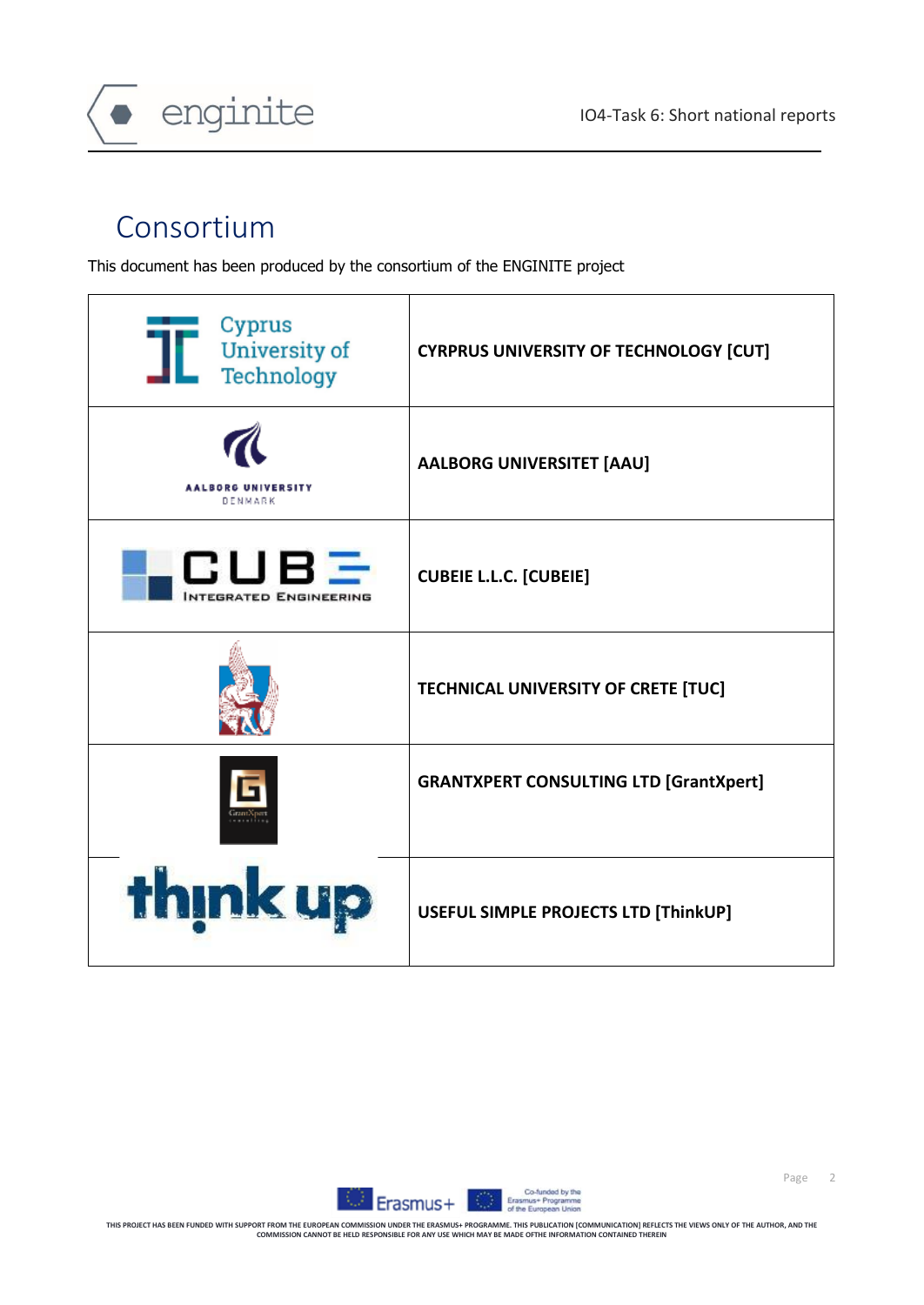

# **Task 6: Short national reports**

In this section, we will present two Short National Reports, one from each partner country (P1: CUT & P5: TUC) with the results that they have collected.

# **Short national report by the Technical University of Crete (TUC), Greece**

# **ENGINITE Phase A: Feedback by the trainees**

The ENGINITE training courses period was ranked very highly by the trainees in Greece. In particular, as it appears in Table 11, the graduate Engineers at the Technical University in Greece highlighted that the training courses were interactive and engaging  $(\bar{x}=4.25, SD=0.62)$ , deemed as essential for their future careers ( $\bar{x}$ =4.17, SD=0.94), contributed to the development of their managerial skills  $({\bar{x}}=4.08,$  SD=0.29) and equipped them better  $({\bar{x}}=4.00,$  SD=0.43).

#### Table 11: Overall evaluation of the ENGINITE training courses

| The ENGINITE training courses                            | Mean | SD.  | Min. | Max. |
|----------------------------------------------------------|------|------|------|------|
| were interactive and engaging                            | 4.25 | 0.62 | 3.00 | 5.00 |
| were essential for my future career                      | 4.17 | 0.94 | 2.00 | 5.00 |
| contributed to the development of my managerial skills   | 4.08 | 0.29 | 3.00 | 5.00 |
| equipped me better                                       | 4.00 | 0.43 | 3.00 | 5.00 |
| contributed to the development of my technical knowledge | 3.92 | 0.51 | 1.00 | 5.00 |
| increased my employability chances                       | 3.67 | 0.78 | 3.00 | 5.00 |
| provided me practical and hands-on knowledge             | 3.58 | 0.79 | 2.00 | 5.00 |
| met my expectations                                      | 3.50 | 0.90 | 2.00 | 5.00 |

Evaluating each one of the four "Employability enhancement & Managerial skills" courses, according to (a) its relevance, (b) its length, (c) its content, (d) its materials as well as(e) its trainer's confidence and (f) expertise, it seems that the most highly-ranked course was "A4: Project management in Action"  $(x=4.04, SD=0.36)$ . As it appears at Table 12, this was followed by "A2: Innovation, Entrepreneurial and Intrapreneurial Skills" (x=3.97, SD=0.44), "A1: Efficient Quality and Health & Safety Management Systems" (x=3.86, SD=0.60) and "A3: Engineering Systems Thinking: Reengineering by Simplifying" (x=3.78, SD=0.63), which was the lowest ranked course.

## Table 12: Ranking of the "Employability enhancement & Managerial Skills" courses

|                                                                 | Mean | SD   | Min. | Max. |
|-----------------------------------------------------------------|------|------|------|------|
| A4: Project management in Action                                | 4.04 | 0.36 | 3.67 | 5.00 |
| A2: Innovation, Entrepreneurial and Intrapreneurial Skills      | 3.97 | 0.44 | 3.33 | 5.00 |
| A3: Engineering Systems Thinking: Re-engineering by Simplifying | 3.86 | 0.60 | 3.00 | 5.00 |
| A1: Efficient Quality and Health & Safety Management Systems    | 3.78 | 0.63 | 2.50 | 5.00 |

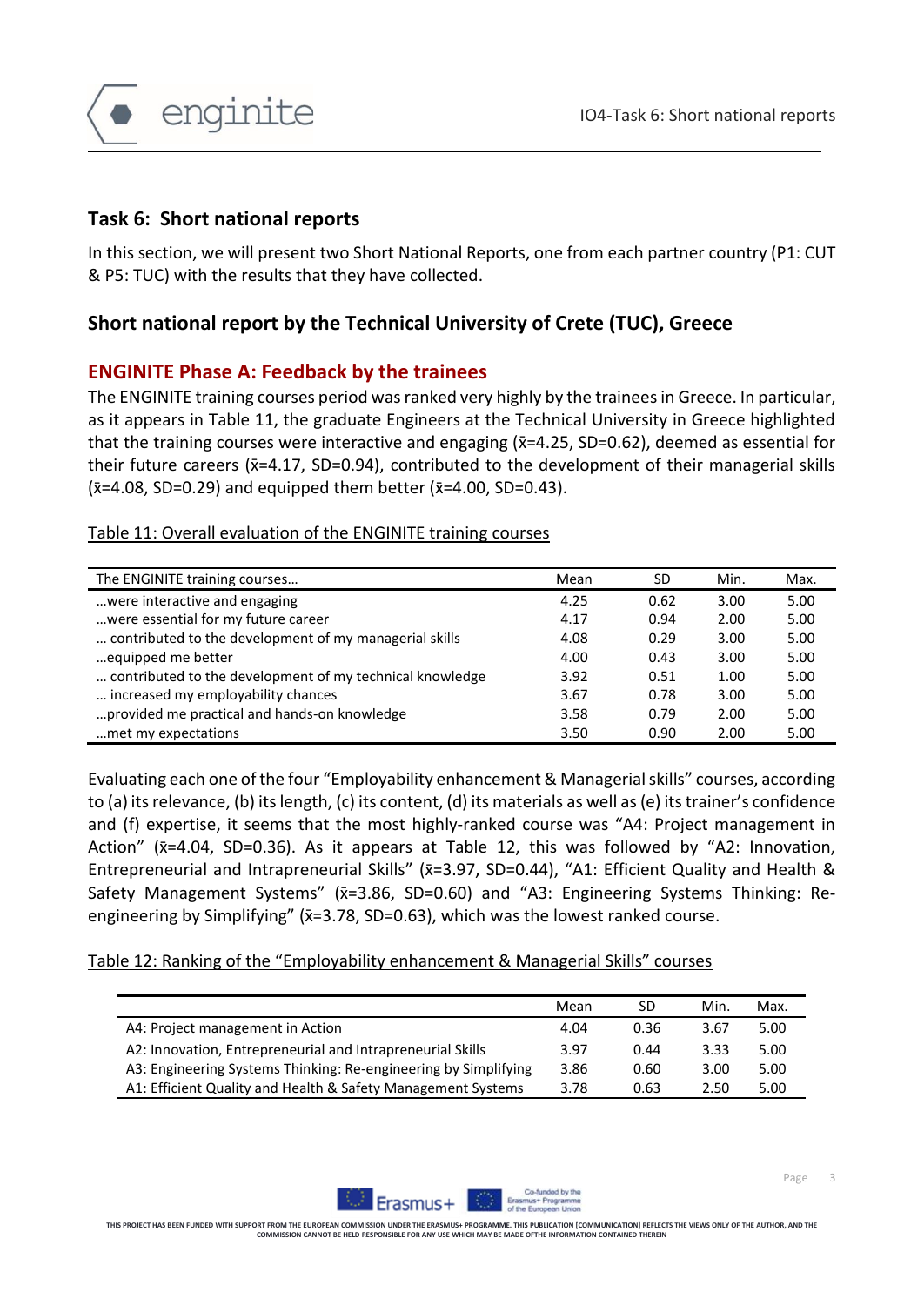

Evaluating each one of the four "Technical knowledge enhancement" courses, according to (a) its relevance, (b) its length, (c) its content, (d) its materials as well as (e) its trainer's confidence and (f) expertise, it seems that the most highly-ranked course was "B4: Supply chain in a rapidly changing environment" (x̄=4.06, SD=0.62). As it appears at Table 13, this was followed by "B2: Concept to Market Product Development" (x=3.78, SD=0.67), "B3: Applied Process and Production Optimization" ( $\bar{x}$ =3.76, SD=0.56) and "B1: Engineering Economics" ( $\bar{x}$ =3.67, SD=0.73), which was the lowest ranked course.

#### Table 13: Ranking of the "Technical knowledge enhancement" courses

|                                                    | Mean | SD   | Min. | Max. |
|----------------------------------------------------|------|------|------|------|
| B4: Supply Chain in a Rapidly Changing Environment | 4.06 | 0.62 | 2.67 | 5.00 |
| B2: Concept to Market Product Development          | 3.78 | 0.67 | 2.67 | 5.00 |
| B3: Applied Process and Production Optimization    | 3.76 | 0.56 | 3.17 | 5.00 |
| <b>B1: Engineering Economics</b>                   | 3.67 | 0.73 | 2.50 | 5.00 |

# **ENGINITE Phase A: Feedback by the trainers**

The ENGINITE training courses period was also ranked very highly by the trainees in Greece. In particular, as it appears in Table 14, the trainers ranked highly that the training programme met their expectations, created positive reactions to the young engineers, contributed to employability enhancement of young engineers, was grounded on an adequate blend of theory and practice, provided appropriate support to the participants, as well as that was ready for wider dissemination and further exploitation. They only ranked a bit lower that the training programme included a selection of significant topics ( $\bar{x}$ =4.50, SD=0.71).

## Table 14: Overall evaluation of the ENGINITE training programme

| The ENGINITE training programme                           | Mean | <b>SD</b> | Min. | Max. |
|-----------------------------------------------------------|------|-----------|------|------|
| met my expectations                                       | 5.00 | 0.00      | 5.00 | 5.00 |
| created positive reactions to the young engineers         | 5.00 | 0.00      | 5.00 | 5.00 |
| contributed to employability enhancement, development of  | 5.00 | 0.00      | 5.00 | 5.00 |
| managerial skills and technical knowledge enhancement     |      |           |      |      |
| was grounded on an adequate blend of theory and practice  | 5.00 | 0.00      | 5.00 | 5.00 |
| provided appropriate support to the participants          | 5.00 | 0.00      | 5.00 | 5.00 |
| is ready for wider dissemination and further exploitation | 5.00 | 0.00      | 5.00 | 5.00 |
| included a selection of significant training topics       | 4.50 | 0.71      | 5.00 | 5.00 |

Focusing on the ENGINITE training courses and their delivery the trainers evaluated highly that their courses were relevant to the participants' needs  $(x=5.00, SD=0.00)$  as well as that the materials provided during the courses were helpful ( $\bar{x}$ =5.00, SD=0.00). However, they evaluated lower that they were knowledgeable for all the topics of the courses they were requested to deliver ( $\bar{x}$ =3.00, SD=2.83).



**THIS PROJECT HAS BEEN FUNDED WITH SUPPORT FROM THE EUROPEAN COMMISSION UNDER THE ERASMUS+ PROGRAMME. THIS PUBLICATION [COMMUNICATION] REFLECTS THE VIEWS ONLY OF THE AUTHOR, AND THE COMMISSION CANNOT BE HELD RESPONSIBLE FOR ANY USE WHICH MAY BE MADE OFTHE I**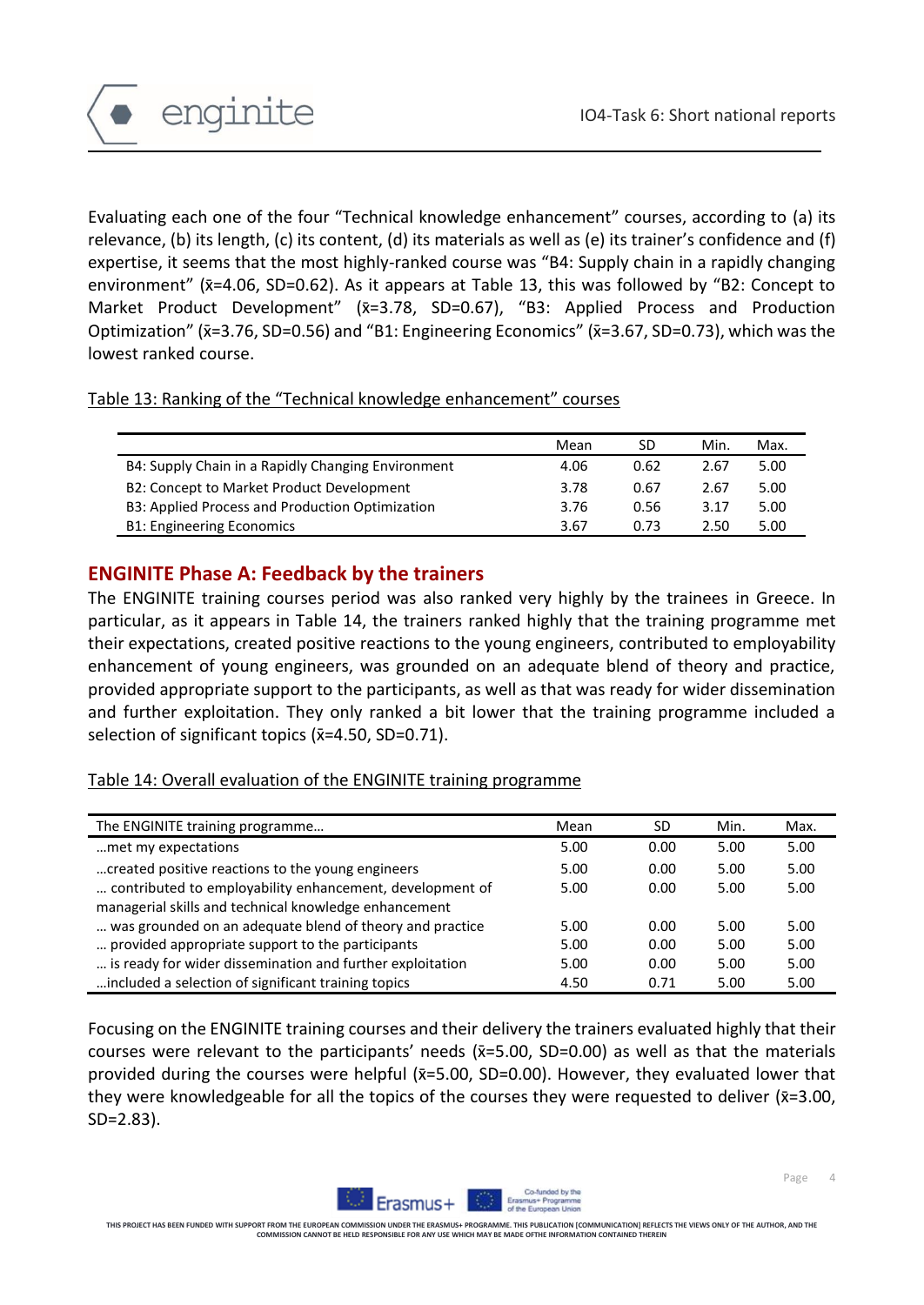

#### Table 15: Evaluation of the ENGINITE training courses

|                                                           | Mean | SD   | Min. | Max. |
|-----------------------------------------------------------|------|------|------|------|
| My course(s) was/were relevant to the participants' needs | 5.00 | 0.00 | 5.00 | 5.00 |
| Materials provided were helpful                           | 5.00 | 0.00 | 5.00 | 5.00 |
| Length of training was sufficient for my course(s)        | 4.50 | 0.71 | 4.00 | 5.00 |
| Content was well organized                                | 4.50 | 0.71 | 4.00 | 5.00 |
| I was confident and well-prepared                         | 4.50 | 0.71 | 4.00 | 5.00 |
| was knowledgeable for all topics related to my course(s)  | 3.00 | 2.83 | 1.00 | 5.00 |

## **ENGINITE Phase B: Feedback by the interns**

The ENGINITE internship period was ranked very highly by the interns in Greece, as all the aspects were evaluated above the average. In particular, as it appears in Table 16, the interns in Greece highlighted that during the internship period they had initiated and successfully completed new projects ( $\bar{x}$ =4.50, SD=0.67) and they developed new technical knowledge ( $\bar{x}$ =4.25, SD=0.62). They have only evaluated a bit lower the degree they understood the real industry culture ( $\bar{x}$ =3.67, SD=1.23).

#### Table 16: Overall evaluation of the ENGINITE internship

| During the ENGINITE internship                                          | Mean | <b>SD</b> | Min. | Max. |
|-------------------------------------------------------------------------|------|-----------|------|------|
| I have initiated and successfully completed new projects                | 4.50 | 0.67      | 3.00 | 5.00 |
| I have developed new technical knowledge                                | 4.25 | 0.62      | 3.00 | 5.00 |
| the skills I developed during the training courses were improved        | 4.17 | 0.58      | 3.00 | 5.00 |
| I have increased my employability potentials                            | 4.17 | 0.72      | 3.00 | 5.00 |
| I became better equipped                                                | 4.17 | 0.58      | 3.00 | 5.00 |
| my expectations were met during the ENGINITE internship                 | 4.00 | 0.85      | 2.00 | 5.00 |
| I have developed new skills                                             | 4.00 | 0.95      | 2.00 | 5.00 |
| the technical knowledge gained during the training courses was improved | 3.92 | 0.90      | 2.00 | 5.00 |
| I have created a network with like-minded people                        | 3.92 | 1.08      | 1.00 | 5.00 |
| have received feedback from successful entrepreneurs/company            |      |           |      |      |
| representatives                                                         | 3.92 | 1.16      | 1.00 | 5.00 |
| I have opened new channels with the company's representative            | 3.75 | 1.06      | 1.00 | 5.00 |
| I have understood the real industry culture                             | 3.67 | 1.23      | 1.00 | 5.00 |

On the same vein, focusing on the positive aspects of the internship period the participating young engineers highlighted the following ones:

- Development of technical knowledge and practical experience
- Understanding how the industry works
- Improvement of project management skills (Undertake and execute projects within particular deadlines)
- Improving problem solving skills
- Networking / Collaboration and interaction with industry experts
- Increase of employability potentials



THIS PROJECT HAS BEEN FUNDED WITH SUPPORT FROM THE EUROPEAN COMMISSION UNDER THE ERASMUS+ PROGRAMME. THIS PUBLICATION [COMMUNICATION] REFLECTS THE VIEWS ONLY OF THE AUTHOR, AND THE<br>COMMISSION CANNOT BE HILD RESPONSIEL FOR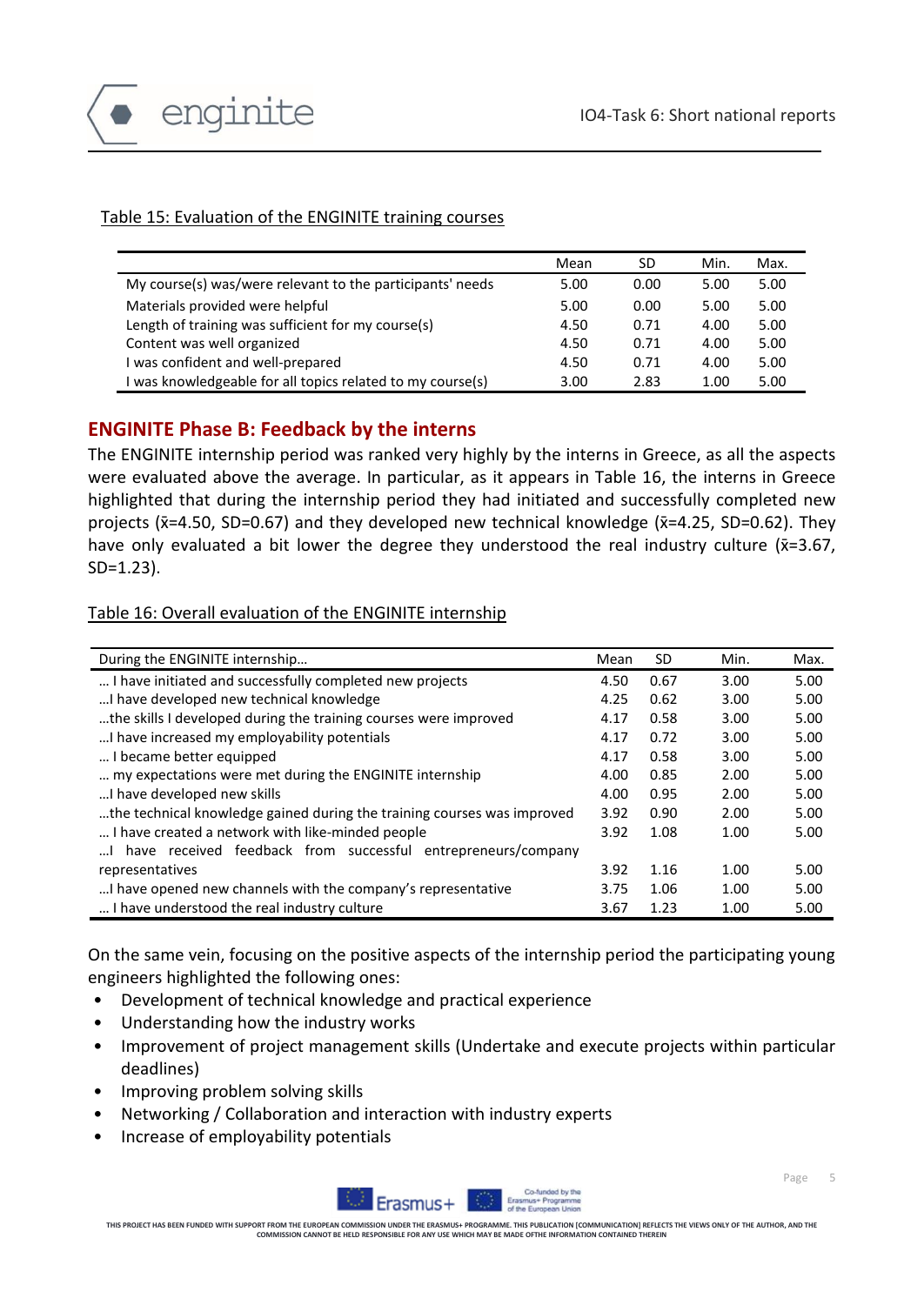

Importantly, the vast majority of the participating engineers in Greece (75%) reported that they were planning to stay in contact with their hosting organizations.

# **ENGINITE Phase B: Feedback by the company supervisors**

The feedback received by the company supervisors about the interns was also relatively high, as all the aspects were evaluated above the average. In particular, as it appears in Table 17, the company supervisors in Greece highlighted that the interns adjusted quickly to the working environment of the company ( $\bar{x}$ =5.00, SD=0.00), were motivated ( $\bar{x}$ =4.75, SD=0.50), contributed to the goals of the company ( $\bar{x}$ =4.75, SD=0.50) and the projects of the company ( $\bar{x}$ =4.75, SD=0.50), had a smooth collaboration ( $\bar{x}$ =4.75, SD=0.50) and took part in a constructive internship ( $\bar{x}$ =4.75, SD=0.50). They evaluated a little bit lower that the interns brought new and innovative ideas to the company  $(\bar{x}=4.50, SD=1.00)$ , could find innovative solutions to our company's challenges ( $\bar{x}=4.50$ , SD=1.00) and could be an ideal new addition to the company  $(\bar{x}=4.50, SD=1.00)$ .

## Table 17: Overall evaluation of the ENGINITE interns

| The intern                                                  | Mean | SD   | Min. | Max. |
|-------------------------------------------------------------|------|------|------|------|
| adjusted quickly to the working environment of the company  | 5.00 | 0.00 | 5.00 | 5.00 |
| was motivated and showed real interest for the company      | 4.75 | 0.50 | 4.00 | 5.00 |
| contributed to the goals of the company                     | 4.75 | 0.50 | 4.00 | 5.00 |
| contributed to the projects of the company                  | 4.75 | 0.50 | 4.00 | 5.00 |
| had a smooth and productive collaboration with the company  | 4.75 | 0.50 | 4.00 | 5.00 |
| took part in a constructive and supportive internship       | 4.75 | 0.50 | 4.00 | 5.00 |
| brought new and innovative ideas to our company             | 4.50 | 1.00 | 3.00 | 5.00 |
| could find innovative solutions to our company's challenges | 4.50 | 1.00 | 3.00 | 5.00 |
| could be an ideal new addition to the company               | 4.50 | 1.00 | 3.00 | 5.00 |

Importantly, all the company supervisors, reported that:

- Their expectations were met to their highest degree
- The internship period was of high value for the participating interns

In this context, it is not a surprising that all the company supervisors (100%) reported that they were planning to stay in contact with the young interns, after the end of the partnership period.

# **Short national report by the Cyprus University of Technology (CUT), Cyprus**

# **ENGINITE Phase A: Feedback by the trainees**

The ENGINITE training courses period was ranked very highly by the trainees in Cyprus. In particular, as it appears in Table 18, the graduate Engineers at the Cyprus University of Technology highlighted that the training courses were interactive and engaging  $(x=4.78, SD=0.44)$ , provided practical and hands-on knowledge ( $\bar{x}$ =4.33, SD=0.71), contributed to the development of their managerial skills  $(\bar{x}=4.33, SD=0.71)$  and equipped them better  $(\bar{x}=4.33, SD=0.71)$ .



Page 6

THIS PROJECT HAS BEEN FUNDED WITH SUPPORT FROM THE EUROPEAN COMMISSION UNDER THE ERASMUS+ PROGRAMME. THIS PUBLICATION [COMMUNICATION] REFLECTS THE VIEWS ONLY OF THE AUTHOR, AND THE<br>COMMISSION CANNOT BE HILD RESPONSIEL FOR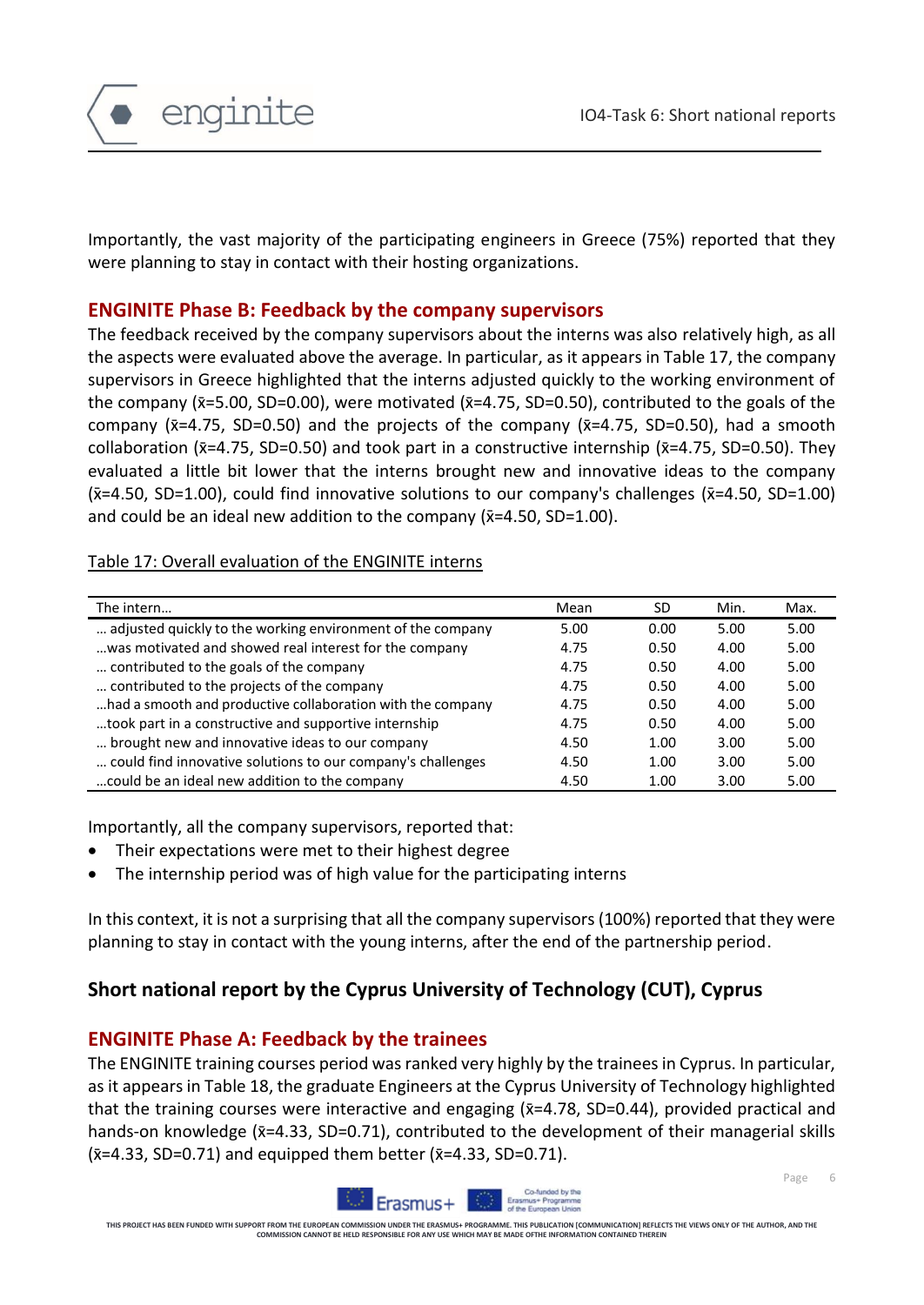

#### Table 18: Overall evaluation of the ENGINITE training courses

| The ENGINITE training courses                            | Mean | SD   | Min. | Max. |
|----------------------------------------------------------|------|------|------|------|
| were interactive and engaging                            | 4.78 | 0.44 | 4.00 | 5.00 |
| provided me practical and hands-on knowledge             | 4.33 | 0.71 | 3.00 | 5.00 |
| contributed to the development of my managerial skills   | 4.33 | 0.71 | 3.00 | 5.00 |
| equipped me better                                       | 4.33 | 0.71 | 3.00 | 5.00 |
| were essential for my future career                      | 4.22 | 0.67 | 3.00 | 5.00 |
| increased my employability chances                       | 4.11 | 0.78 | 3.00 | 5.00 |
| met my expectations                                      | 3.89 | 0.60 | 3.00 | 5.00 |
| contributed to the development of my technical knowledge | 3.22 | 1.20 | 1.00 | 4.00 |

Evaluating each one of the four "Employability enhancement & Managerial skills" courses, according to (a) its relevance, (b) its length, (c) its content, (d) its materials as well as (e) its trainer's confidence and (f) expertise, it seems that the most highly-ranked course was "A4: Project management in Action" ( $\bar{x}$ =4.31, SD=0.60). As it appears at Table 19, this was followed by "A1: Efficient Quality and Health & Safety Management Systems" (x=4.14, SD=0.53), "A2: Innovation, Entrepreneurial and Intrapreneurial Skills" ( $\bar{x}$ =3.96, SD=0.38), and "A3: Engineering Systems Thinking: Re-engineering by Simplifying" ( $\bar{x}$ =3.89, SD=0.61), which was the lowest ranked course.

Table 19: Ranking of the "Employability enhancement & Managerial Skills" courses

|                                                                 | Mean | SD   | Min. | Max. |
|-----------------------------------------------------------------|------|------|------|------|
| A4: Project management in Action                                | 4.31 | 0.60 | 3.50 | 5.00 |
| A1: Efficient Quality and Health & Safety Management Systems    | 4.14 | 0.53 | 3.17 | 4.83 |
| A2: Innovation, Entrepreneurial and Intrapreneurial Skills      | 3.96 | 0.38 | 3.50 | 4.83 |
| A3: Engineering Systems Thinking: Re-engineering by Simplifying | 3.89 | 0.61 | 3.17 | 5.00 |

Evaluating each one of the four "Technical knowledge enhancement" courses, according to (a) its relevance, (b) its length, (c) its content, (d) its materials as well as (e) its trainer's confidence and (f) expertise, it seems that the most highly-ranked course was "B4: Supply chain in a rapidly changing environment" ( $\bar{x}$ =4.09, SD=0.51). As it appears at Table 20, this was followed by "B1: Engineering Economics" (x̄=3.93, SD=0.98), "B3: Applied Process and Production Optimization" (x̄=3.72, SD=1.04) and "B2: Concept to Market Product Development" (x̄=3.50, SD=1.05), which was the lowest ranked course.

#### Table 20: Ranking of the "Technical knowledge enhancement" courses



**THIS PROJECT HAS BEEN FUNDED WITH SUPPORT FROM THE EUROPEAN COMMISSION UNDER THE ERASMUS+ PROGRAMME. THIS PUBLICATION [COMMUNICATION] REFLECTS THE VIEWS ONLY OF THE AUTHOR, AND THE COMMISSION CANNOT BE HELD RESPONSIBLE FOR ANY USE WHICH MAY BE MADE OFTHE I**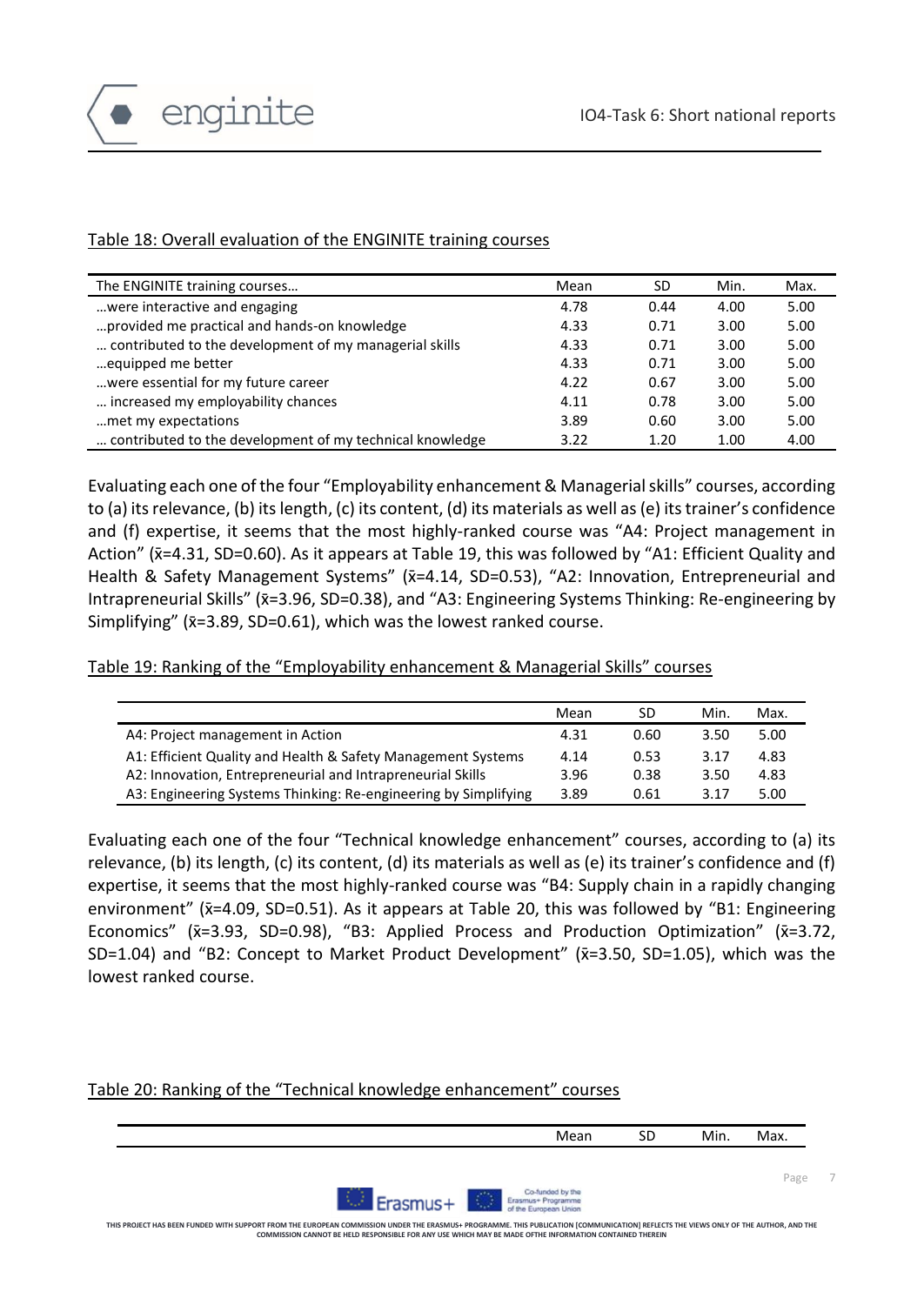



| B4: Supply Chain in a Rapidly Changing Environment | 4.09 | 0.51 | 3.50 | 5.00 |
|----------------------------------------------------|------|------|------|------|
| <b>B1: Engineering Economics</b>                   | 3.93 | 0.98 | 2.00 | 5.00 |
| B3: Applied Process and Production Optimization    | 3.72 | 1.04 | 1.33 | 5.00 |
| B2: Concept to Market Product Development          | 3.50 | 1.05 | 1 33 | 4.67 |

# **ENGINITE Phase A: Feedback by the trainers**

The ENGINITE training courses period was also ranked very highly by the trainees. In particular, as it appears in Table 21, the trainers ranked highly that the training programme provided appropriate support to the participants ( $\bar{x}$ =5.00, SD=0.00), included a selection of significant topics ( $\bar{x}$ =4.80, SD=0.45), and contributed to employability enhancement of young engineers ( $\bar{x}$ =4.80, SD=0.45). They only ranked a bit lower that the training programme was grounded on an adequate blend of theory and practice ( $\bar{x}$ =4.20, SD=0.45) as well as that was ready for wider dissemination ( $\bar{x}$ =4.20, SD=0.45).

#### Table 21: Overall evaluation of the ENGINITE training programme

| The ENGINITE training programme                           | Mean | SD.  | Min. | Max. |
|-----------------------------------------------------------|------|------|------|------|
| provided appropriate support to the participants          | 5.00 | 0.00 | 5.00 | 5.00 |
| included a selection of significant training topics       | 4.80 | 0.45 | 4.00 | 5.00 |
| contributed to employability enhancement, development of  | 4.80 | 0.45 | 4.00 | 5.00 |
| managerial skills and technical knowledge enhancement     |      |      |      |      |
| created positive reactions to the young engineers         | 4.60 | 0.55 | 4.00 | 5.00 |
| met my expectations.                                      | 4.40 | 0.55 | 4.00 | 5.00 |
| was grounded on an adequate blend of theory and practice  | 4.20 | 0.45 | 3.00 | 5.00 |
| is ready for wider dissemination and further exploitation | 4.20 | 0.45 | 3.00 | 5.00 |

Focusing on the ENGINITE training courses and their delivery the trainers evaluated highly that they were confident and well prepared ( $\bar{x}$ =4.80, SD=0.45) as well as that the materials provided during the courses were helpful ( $\bar{x}$ =4.80, SD=0.45). However, they evaluated lower the length of the training courses  $(x=3.20, SD=0.84)$ .

#### Table 22: Evaluation of the ENGINITE training courses

|                                                            | Mean | SD   | Min. | Max. |
|------------------------------------------------------------|------|------|------|------|
| Materials provided were helpful                            | 4.80 | 0.45 | 4.00 | 5.00 |
| I was confident and well-prepared                          | 4.80 | 0.45 | 4.00 | 5.00 |
| My course(s) was/were relevant to the participants' needs  | 4.60 | 0.54 | 4.00 | 5.00 |
| Content was well organized                                 | 4.60 | 0.89 | 3.00 | 5.00 |
| I was knowledgeable for all topics related to my course(s) | 4.60 | 0.89 | 3.00 | 5.00 |
| Length of training was sufficient for my course(s)         | 3.20 | 0.84 | 2.00 | 4.00 |

# **ENGINITE Phase B: Feedback by the interns**

The ENGINITE internship period was ranked very highly by the interns in Cyprus, as all the aspects were evaluated above the average. In particular, as it appears in Table 23, the interns in Cyprus



THIS PROJECT HAS BEEN FUNDED WITH SUPPORT FROM THE EUROPEAN COMMISSION UNDER THE ERASMUS+ PROGRAMME. THIS PUBLICATION [COMMUNICATION] REFLECTS THE VIEWS ONLY OF THE AUTHOR, AND THE<br>COMMISSION CANNOT BE HILD RESPONSIEL FOR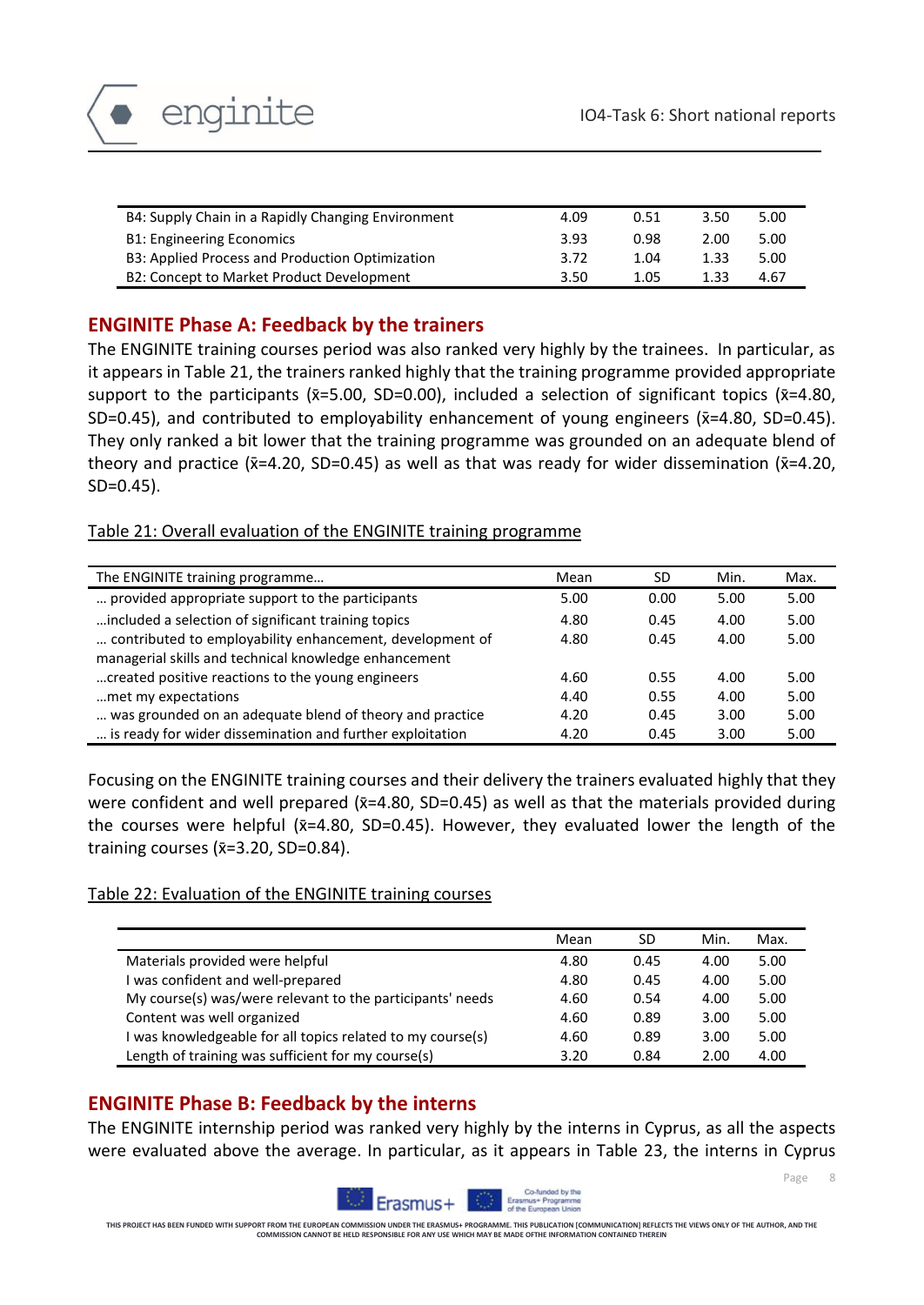

highlighted that during the internship period they became better equipped ( $\bar{x}$ =4.55, SD=0.52) and they developed new technical knowledge ( $\bar{x}$ =4.55, SD=0.52). They have only evaluated a bit lower the feedback from successful entrepreneurs/company representatives  $(x=3.91, SD=0.54)$ .

## Table 23: Overall evaluation of the ENGINITE internship

| During the ENGINITE internship                                            | Mean | <b>SD</b> | Min. | Max. |
|---------------------------------------------------------------------------|------|-----------|------|------|
| I became better equipped                                                  | 4.55 | 0.52      | 4.00 | 5.00 |
| I have developed new technical knowledge                                  | 4.55 | 0.52      | 4.00 | 5.00 |
| the technical knowledge I gained during the training courses was improved | 4.45 | 0.52      | 4.00 | 5.00 |
| I have initiated and successfully completed new projects                  | 4.45 | 0.52      | 4.00 | 5.00 |
| I have understood the real industry culture                               | 4.45 | 0.52      | 3.00 | 5.00 |
| I have created a network with like-minded people                          | 4.45 | 0.52      | 4.00 | 5.00 |
| my expectations were met during the ENGINITE internship                   | 4.36 | 0.67      | 3.00 | 5.00 |
| I have increased my employability potentials                              | 4.36 | 0.67      | 3.00 | 5.00 |
| I have developed new skills                                               | 4.27 | 0.65      | 3.00 | 5.00 |
| I have opened new channels with the company's representative              | 4.27 | 0.65      | 3.00 | 5.00 |
| the skills I developed during the training courses were improved          | 4.18 | 0.60      | 3.00 | 5.00 |
| have received feedback from successful entrepreneurs/company              | 3.91 | 0.54      | 3.00 | 5.00 |
| representatives                                                           |      |           |      |      |

Likewise, focusing on the positive aspects of the internship period the participating young engineers highlighted the following ones:

- Increase of motivation
- Development of technical knowledge and practical experience
- Understanding how the industry works
- Improvement of project management skills (Undertake and execute projects within particular deadlines)
- Improving problem solving skills
- Networking / Collaboration and interaction with industry experts

Importantly, all the participating engineers in Cyprus (100%) reported that they were planning to stay in contact with their hosting organizations.

# **ENGINITE Phase B: Feedback by the companies**

The feedback received by the company supervisors in Cyprus about the interns was also relatively high, as all the aspects were evaluated above the average. In particular, as it appears in Table 24, the company supervisors in Cyprus highlighted that the interns had a smooth and productive collaboration with the company ( $\bar{x}$ =4.89, SD=0.33), was motivated ( $\bar{x}$ =4.78, SD=0.44) and adjusted quickly to the working environment (x̄=4.78, SD=0.44). They evaluated a little bit lower the fact that the interns could find innovative solutions to the company's challenges ( $\bar{x}$ =3.67, SD=0.71) or that the interns brought new and innovative ideas to the company  $(x=3.33, SD=.71)$ .



**THIS PROJECT HAS BEEN FUNDED WITH SUPPORT FROM THE EUROPEAN COMMISSION UNDER THE ERASMUS+ PROGRAMME. THIS PUBLICATION [COMMUNICATION] REFLECTS THE VIEWS ONLY OF THE AUTHOR, AND THE COMMISSION CANNOT BE HELD RESPONSIBLE FOR ANY USE WHICH MAY BE MADE OFTHE INFORMATION CONTAINED THEREIN**